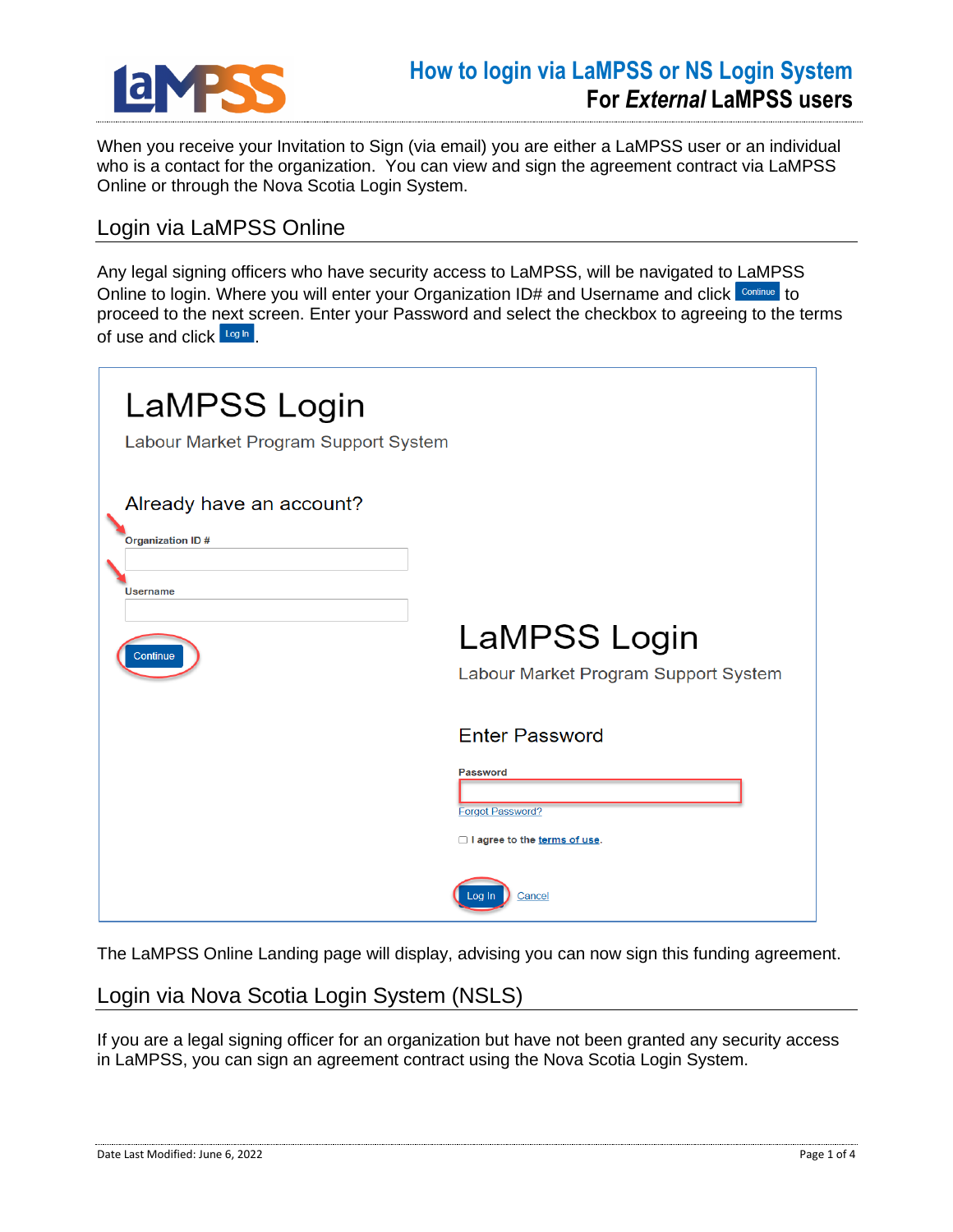

## **How to login via LaMPSS or NS Login System For** *External* **LaMPSS users**

Once you click on the invitation link, you will be navigated to the following landing page in LaMPSS advising how you wish to proceed. You have the options to Login using NSLS or Login using LaMPSS.



navigate you to select either English or French. Once you have selected either option it will navigate you to the Nova Scotia Login System page.

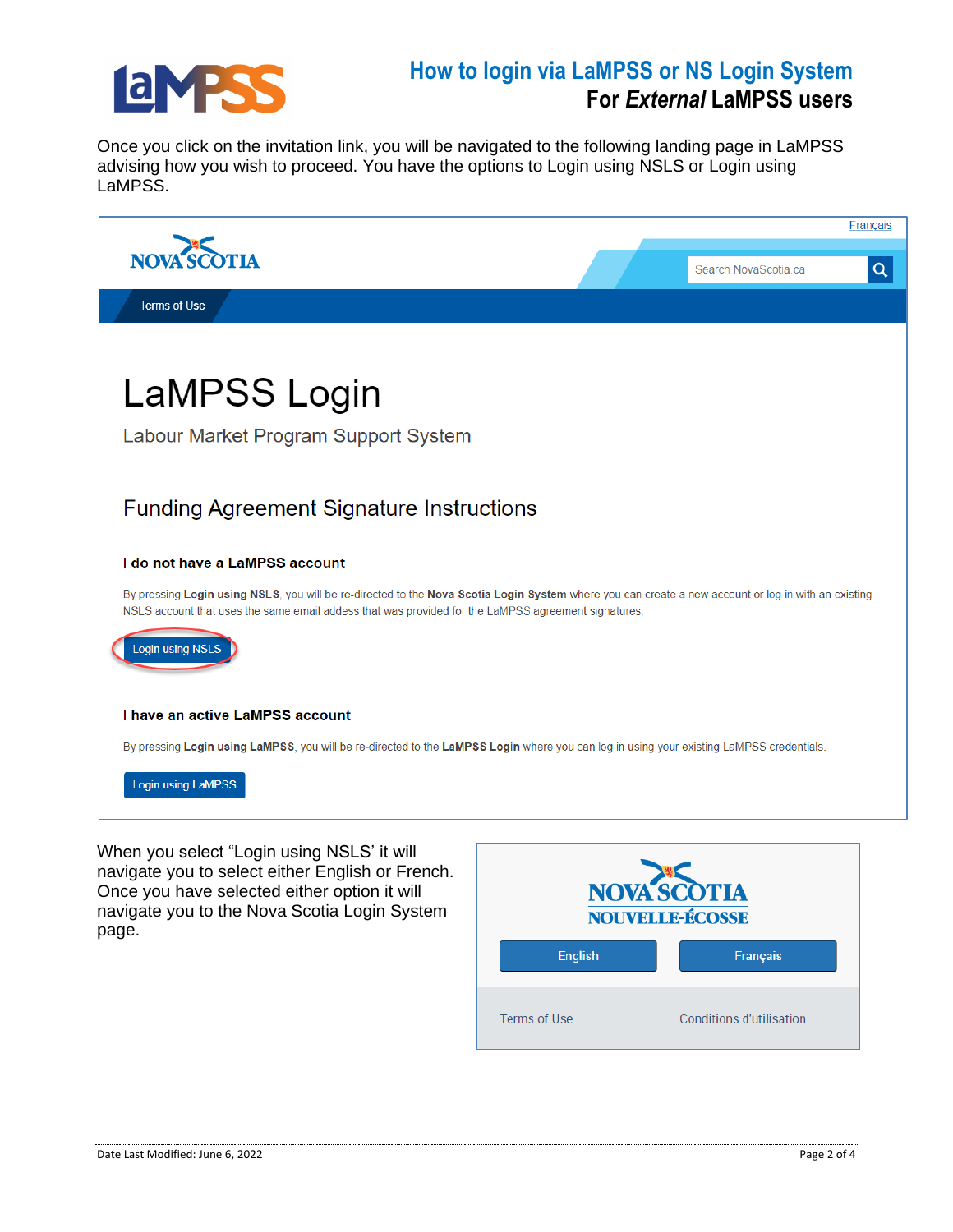

## **How to login via LaMPSS or NS Login System For** *External* **LaMPSS users**

Once on the Nova Scotia Login System page, you can either create a new account or log in with an existing account in NSLS. The email address must be the same email address where you received your Invitation to Sign email. Select which option best suits your situation.

|                                                                                                                                       | <b>Français</b>                                             |
|---------------------------------------------------------------------------------------------------------------------------------------|-------------------------------------------------------------|
| NOVA SCOTIA                                                                                                                           |                                                             |
| <b>Terms of Use</b><br>NovaScotia.ca<br><b>Frequently Asked Questions</b><br><b>Privacy Statement</b>                                 | Contact<br><b>Help</b>                                      |
| Nova Scotia Login System<br>A secure way to access Government of Nova Scotia online services                                          |                                                             |
| Don't have an account?<br>Create one here.<br>With an account, you can<br>• securely access Government of Nova Scotia online services | Already have an account?<br>Log in here.<br><b>Username</b> |
| . log in to participating online services<br>Learn more about the login system<br><b>Create account</b>                               | Forgot username?<br><b>Continue</b>                         |

If you currently do not have an account, when you click on 'Create account' you will proceed to enter your email address, name, password, and security questions. You will then be advised that your account is created. Your email address needs to be the same address that received the Invitation to Sign email.

| <b>NOVA SCOTIA</b>                                                        |                                                                           | Once you click<br>Continue, you will be<br>advised to confirm             |  |  |
|---------------------------------------------------------------------------|---------------------------------------------------------------------------|---------------------------------------------------------------------------|--|--|
| <b>Terms of Use</b><br><b>Frequently Asked Questions</b><br>NovaScotia.ca | <b>Privacy Statement</b><br><b>Help</b><br>Contact                        | your account. An                                                          |  |  |
| Account created                                                           |                                                                           | email will be send a<br>confirmation code to<br>proceed.                  |  |  |
| Your account has been successfully created.                               |                                                                           |                                                                           |  |  |
| To activate your account, you must confirm your email address,            |                                                                           |                                                                           |  |  |
| <b>Continue</b>                                                           |                                                                           | Français                                                                  |  |  |
|                                                                           | <b>Frequently Asked Questions</b><br>NovaScotia.ca<br><b>Terms of Use</b> | <b>Privacy Statement</b><br>Contact Help                                  |  |  |
| Once you receive the email, enter the<br>code provided and click Confirm. | Email confirmation                                                        |                                                                           |  |  |
|                                                                           | Before you continue, enter your confirmation code.                        |                                                                           |  |  |
|                                                                           | We have sent a confirmation code to<br><b>Confirmation code</b>           | . The code will expire in 24 hours. Enter the code to confirm your email. |  |  |
|                                                                           |                                                                           |                                                                           |  |  |
|                                                                           | Confirm                                                                   |                                                                           |  |  |
|                                                                           | If you did not receive your confirmation code, check your spam folder.    |                                                                           |  |  |
|                                                                           | Resend to a different email<br><b>Resend code</b>                         |                                                                           |  |  |